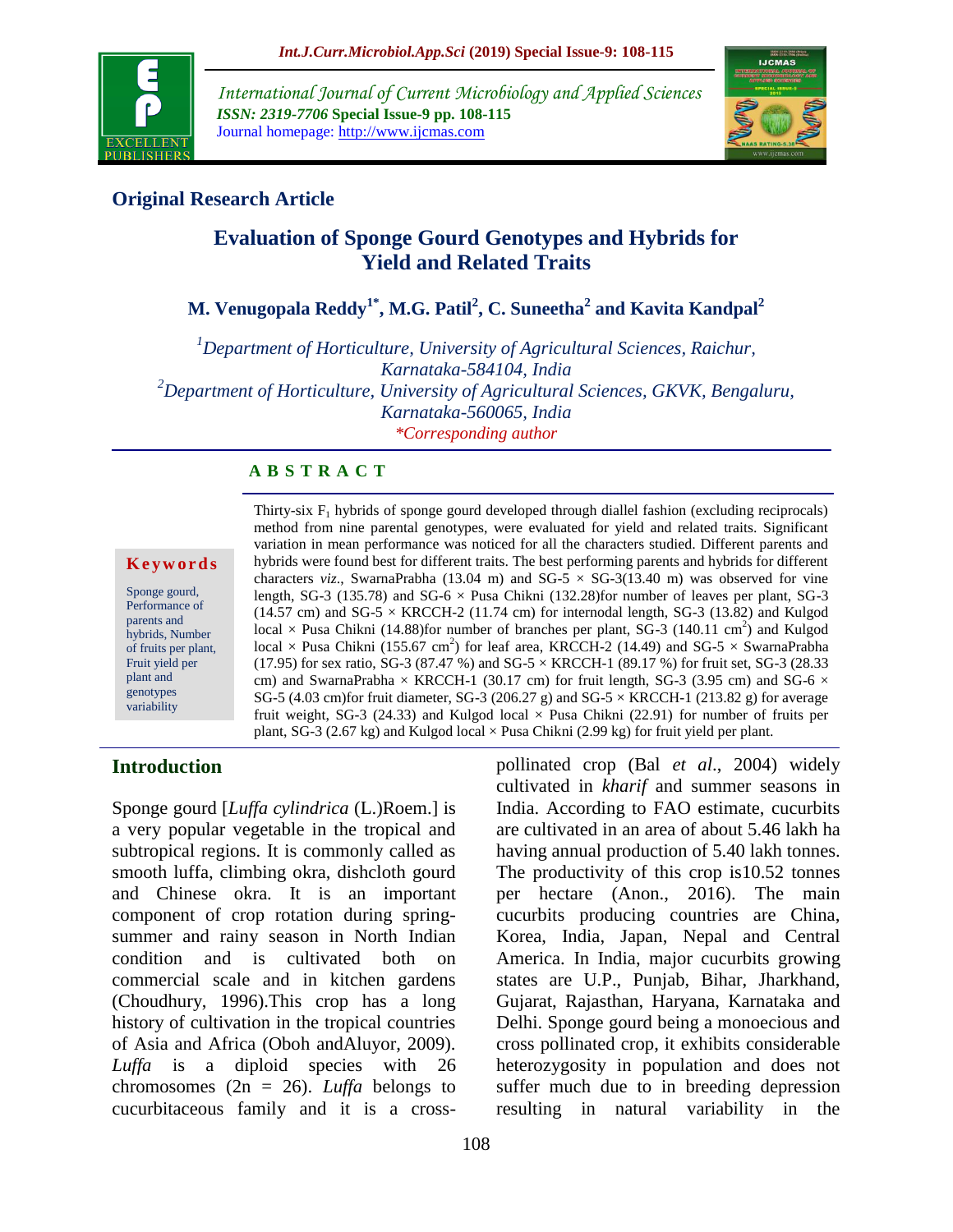population. Thus provides ample scope for utilization of hybrid vigour on commercial scale to increase the production and productivity. In spite of the availability of wide range of genetic variability in plant and fruit characters and also produce large number of hybrid seed at reasonable cost, very little work has been done to exploit the hybrid vigour in this crop. Hence, there is there is major scope for production hybrids seeds which are required to achieve high yields, uniformity, earliness and higher quality fruits.

## **Materials and Methods**

The present investigation was conducted during *Kharif* season of year 2017, at the Horticulture farm of Main Agricultural Research Station (MARS), University of Agricultural Sciences, Raichur, Karnataka, India-584104. Nine diverse parents (Kulgod local, SG-4, SG-6, SG-5, SG-3, Pusa Chikni, KRCCH-2, Swarna Prabha, KRCCH-1 and KRCCH-1) were crossed in a half diallel fashion (excluding reciprocals) for generating the 36  $F_1$  hybrids. All the nine parents, 36 hybrids and one standard check were grown in a randomized block design with three replications. Plant to plant distance was maintained 1 m and rows were made at 1.5 m apart. Data were recorded on ten randomly selected plants in each treatment (hybrids and parents) for 12 characters *viz*., vine length, number of leaves per plant, internodal length, number of branches per plant, leaf area, sex ratio, fruit set, fruit length, fruit diameter, average fruit weight, number of fruits per plant, fruit yield per plant in sponge gourd.

### **Results and Discussion**

The mean performances of parents (inbreeds) and hybrids for various traits have been presented in Table 1. The analysis of variance was carried out to test the significance of differences among parents and their hybrids.

This result clearly indicated that there were significant variations in mean performance among parents and their hybrids for all the characters studied. A perusal on average performance of parents and hybrids (Table 1) revealed that the mean values of parents for vine length ranged from 8.28 (Kulgod local)to 13.04 m (SwarnaPrabha) with a grand mean of 11.17 m whereas cross combinations  $SG-5 \times SG-3$  recorded the maximum vine length with the mean value of 13.40 m, followed by the crosses Kulgod local  $\times$  Pusa Chikni (13.37 m) and SG-5  $\times$ KRCCH-1 (12.90 m) with a grand mean of11.40 m. The lowest number of leaves per plant observed in the Pusa Chikni (82.11) and highest number of leaves observed in the SG-3 (135.78) with mean value of 104.31. Among the crosses,  $SG-6 \times P$ usa Chikni (132.28) exhibited highest number of leaves per plant followed by Kulgod local × KRCCH-1 (125.20) and SG-4  $\times$  KRCCH-1(124.69).lowest intermodal length was recorded from the parent SG-3(14.57) significantly followed byparentsSG-4 (14.62) and KRCCH-2 (14.76).The cross combinations  $SG-5 \times KRCCH-2$  (11.74) recorded the lowest intermodal length with the mean value of 16.39 followed by the crosses Kulgod local  $\times$  SG-4 (13.23) and SG- $3 \times$  Pusa Chikni (13.88). The parent SG-3 recorded significantly more number of primary branches per plant*i.e.*13.82 followed by the parents, SwarnaPrabha (13.14) and KRCCH-2 (9.22). Among the different cross combinations, the cross Kulgod local  $\times$  Pusa Chiknirecorded highest number of primary branches per vine (14.88) followed by Kulgod local  $\times$  KRCCH-1 (14.06) and SG-4  $\times$  KRCCH-1 (13.25).

Leaf area per plant varied significantly in different genotypes of sponge gourd. Among different parents, SG-3 (140.11 cm<sup>2</sup>) recorded significantly maximum leaf area followed by  $SG-4$  (128.92 cm<sup>2</sup>) and Swarnaprabha  $(128.86 \text{ cm}^2)$ . Whereas, minimum leaf area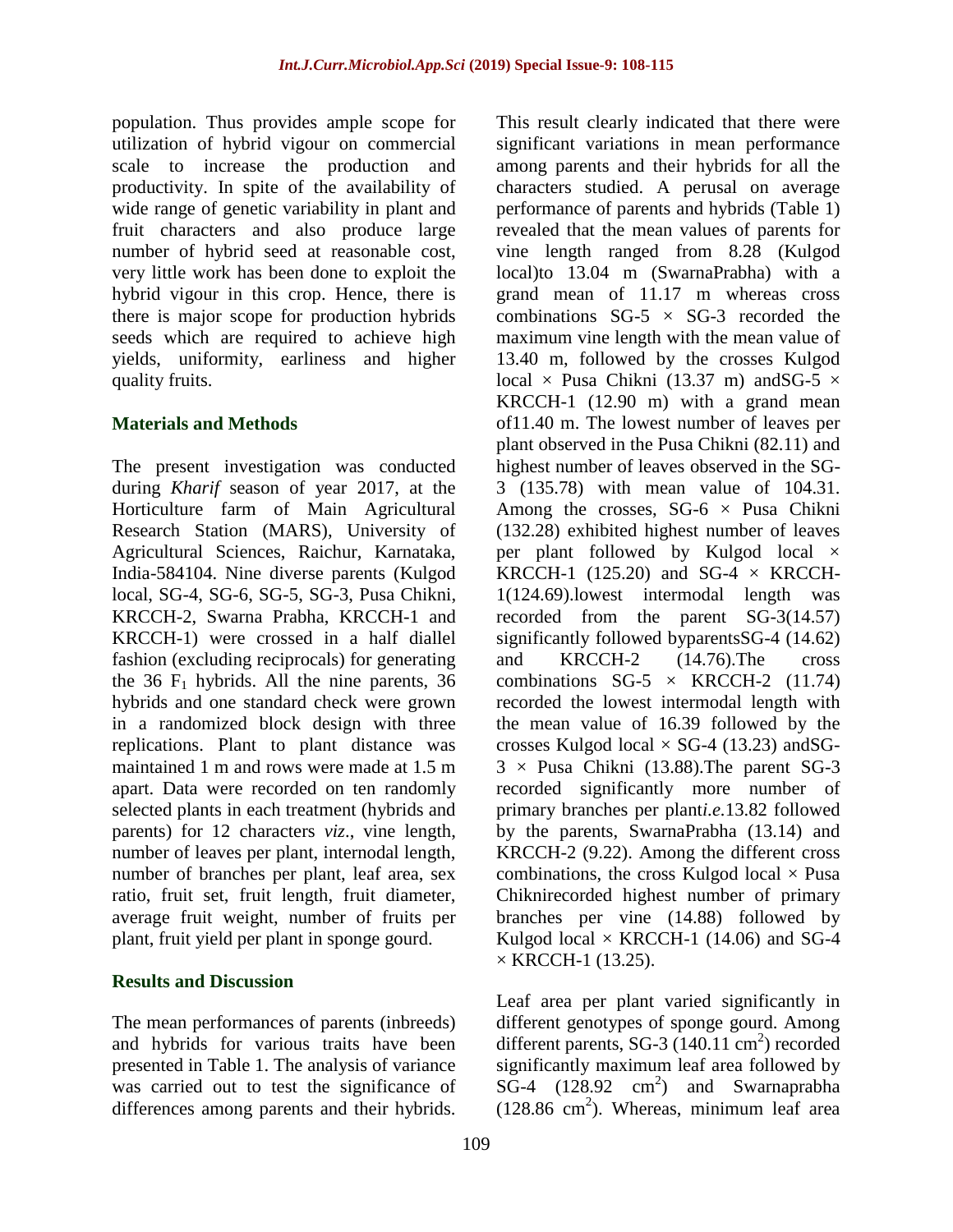was noticed in KRCCH-1  $(99.98 \text{ cm}^2)$ . The cross combinations Kulgod local  $\times$  Pusa Chikni  $(155.67 \text{ cm}^2)$  recorded the maximum leaf area per plant followed by the crosses  $SG-4 \times SG-3$  (147.07 cm<sup>2</sup>) and  $SG-5 \times SG-3$  $(145.78 \text{ cm}^2)$ . Significantly minimum sex ratio was displayed by the parent SG-5 (9.45) followed by SG-6 (9.96) and maximum sex ratio was displayed by KRCCH-2 (14.49) followed by KRCCH-1 (14.20). Among the crosses, significantly maximum sex ratio was exhibited by  $SG-5 \times \text{SwarnaPrabha}$  (17.95) followed by Kulgod local  $\times$  SG-6(17.11).Highest fruit set was recorded by the parent SG-3 (87.47 %) followed by the parent, SG-5 (86.47 %) with the mean value of 78.73 per cent. Parent SG-6 showed minimum fruit set(71.39 %).Cross SG-5  $\times$ KRCCH-1 (89.17 %) recorded highest fruit set followed by  $SG-6 \times SwarnaPrabha$  (88.66 %) and lowest fruit set was observed in Kulgod local  $\times$  SG-3 (70.29 %). The fruit length was ranged from 15.97 to 28.33 cm in parents and 18.39 to 30.17 cm in crosses with mean performance of 24.64 and 25.94 cm respectively. The minimum fruit length was recorded in parent Pusa Chikni (15.97 cm) whereas it was maximum in SG-3 (28.33 cm). Among the crosses, the minimum fruit length was recorded in Kulgod local  $\times$  SG-5 (18.37 cm) and maximum in SwarnaPrabha× KRCCH-1 (30.17 cm).

The fruit diameter minimum (3.30 cm) was recorded in parent KRCCH-1 and maximum in SG-3 (3.95 cm) with mean value of 3.71 cm. Similarly, among the crosses, the fruit diameter was minimum (3.06 cm) in cross combination  $SG-6 \times SwarnaPrabha$ maximum in SG-6  $\times$  SG-5 (4.03 cm) with mean value of 3.75 cm. Fruit weight ranged from 109.59 to 206.27 g with mean value of 146.03 g in parents and90.04 to 213.82 g with mean value of 169.93 g in crosses. Among the parents KRCCH-2 (109.59 g) and SG-3  $(206.27 \text{ g})$  and in crosses SG-6  $\times$  SG-5 (90.04)

g) and SG-5  $\times$  KRCCH-1 (213.82 g) had minimum and maximum fruit weight, respectively.

The minimum number of fruits per plant was recorded in parent KRCCH-1 (12.27) whereas it was maximum in SG-3 (24.33). Similarly, among the crosses, Kulgod local  $\times$ SG-4 (11.87) recorded minimum number of fruit per plant whereas the cross Kulgod local  $\times$  Pusa Chikni (22.91) registered maximum number of fruits per plant. The mean performance of fruits per plant was recorded 17.70 in parents and 16.55 in crosses. The lowest fruit yield was recorded in parent SG-4 (1.25 kg) and the highest was in SG-3 (2.67 kg) followed by SwarnaPrabha (2.58 kg) with grand total mean of 1.75 kg. Among the crosses,  $SG-3 \times KRCCH-2$  (1.14 kg) recorded the lowest yield whereas Kulgod local  $\times$  Pusa Chikni (2.99 kg) followed by  $SG-5 \times SG-3$  (2.91 kg) recorded the highest yield with mean of 1.65 kg.

For identifying most desirable parents based on *per se* performance as well as GCA effects three best parents were considered for each trait separately and finally the common parents, if any was/ were identified based on both criteria (Table 1).

Taking above two parameters into consideration, the parent SG-3was most desirable for most of yield and yield attributing traits *viz*., number of leaves per plant, number of branches per plant, leaf area, average fruit weight, number of fruits per plant and fruit yield per plant.

Similar association between these two parameters was also observed by Gill and Kumar (1988) in water melon, Musmade and Kale (1986) in cucumber, Maurya (1991) and Mauryaand Singh (1994) in bottle gourd, Matoria and Khandelwal (1999) in bitter gourd and Shaha *et al.,* (1999) in ridge gourd.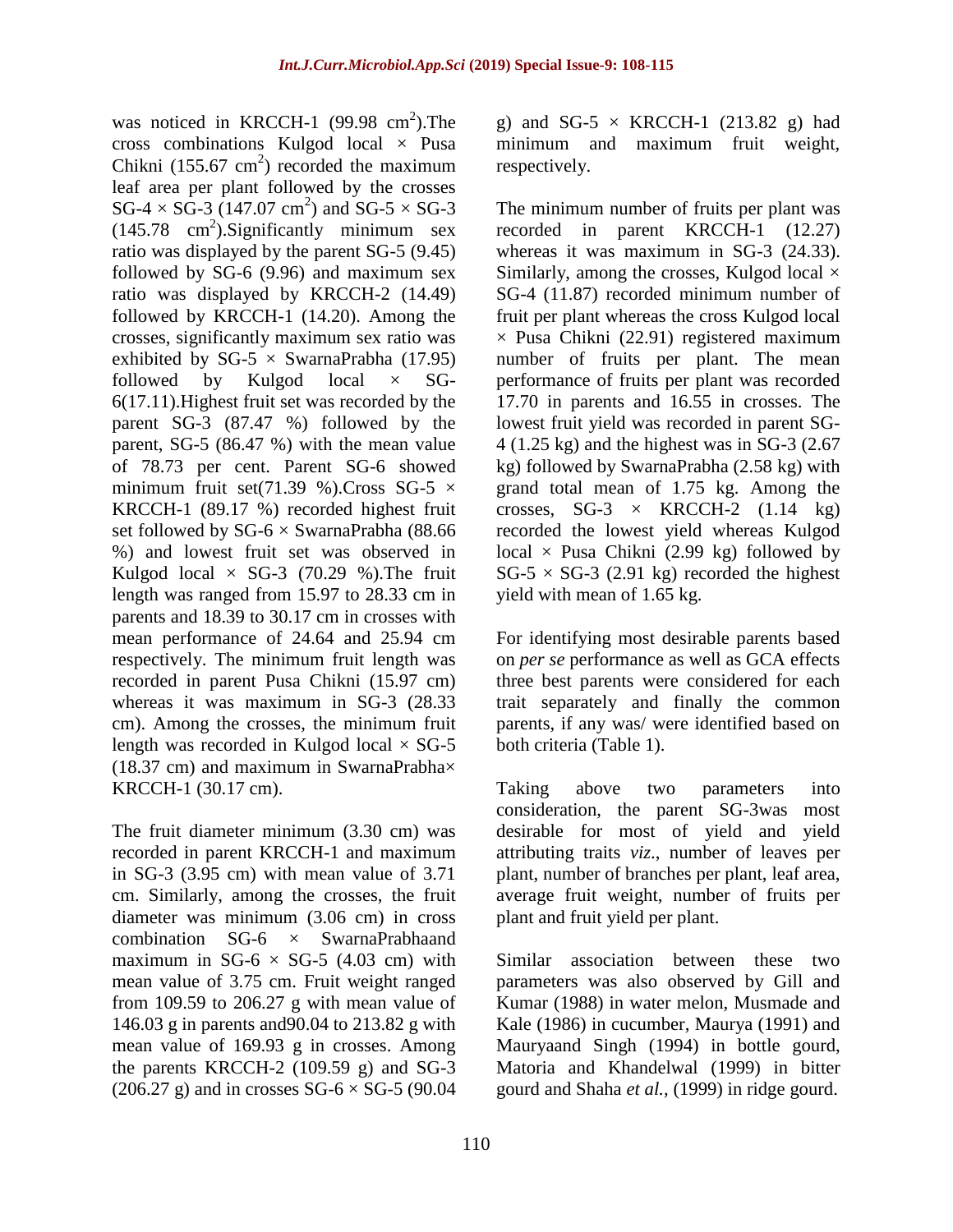|                               | <b>Vine length</b> | <b>Number of</b> | <b>Internodal</b> | <b>Number of</b> | Leaf area       |                  |
|-------------------------------|--------------------|------------------|-------------------|------------------|-----------------|------------------|
| <b>Genotype</b>               | (m)                | leaves/plant     | length (cm)       | branches/plant   | $\text{cm}^2$ ) | <b>Sex ratio</b> |
| Kulgod local                  | 8.28               | 91.30            | 15.54             | 8.79             | 122.58          | 10.78            |
| $SG-4$                        | 8.42               | 133.0            | 14.62             | 7.49             | 128.92          | 10.72            |
| $SG-6$                        | 12.68              | 96.03            | 16.76             | 6.77             | 118.31          | 9.96             |
| $SG-5$                        | 12.75              | 89.60            | 16.94             | 7.30             | 109.30          | 9.45             |
| $SG-3$                        | 12.02              | 135.78           | 14.57             | 13.82            | 140.11          | 12.18            |
| Pusa Chikni                   | 10.06              | 82.11            | 15.40             | 8.83             | 104.57          | 10.90            |
| KRCCH-2                       | 11.22              | 124.4            | 14.76             | 9.22             | 110.36          | 14.49            |
| SwarnaPrabha                  | 13.04              | 89.60            | 17.57             | 13.14            | 128.86          | 11.57            |
| KRCCH-1                       | 12.05              | 96.99            | 15.40             | 8.75             | 99.98           | 14.20            |
| Kulgod local $\times$ SG-4    | 11.22              | 84.34            | 13.23             | 6.98             | 122.87          | 14.37            |
| Kulgod local $\times$ SG-6    | 12.04              | 95.83            | 17.03             | 8.11             | 123.24          | 17.11            |
| Kulgod local $\times$ SG-5    | 8.33               | 93.55            | 17.08             | 8.79             | 119.46          | 11.52            |
| Kulgod local $\times$ SG-3    | 9.35               | 114.65           | 17.08             | 9.17             | 118.32          | 13.21            |
| Kulgod local × Pusa Chikni    | 13.37              | 114.81           | 19.30             | 14.88            | 155.67          | 11.21            |
| Kulgod local $\times$ KRCCH-2 | 12.30              | 81.93            | 16.42             | 6.86             | 113.37          | 11.54            |
| Kulgod local × SwarnaPrabha   | 11.42              | 91.15            | 18.05             | 8.28             | 116.78          | 13.33            |
| Kulgod local $\times$ KRCCH-1 | 12.51              | 125.20           | 15.18             | 14.06            | 139.55          | 11.85            |
| $SG-4 \times SG-6$            | 12.17              | 104.78           | 16.97             | 6.71             | 136.40          | 12.46            |
| $SG-4 \times SG-5$            | 12.03              | 93.82            | 16.19             | 8.25             | 115.07          | 13.66            |
| $SG-4 \times SG-3$            | 11.47              | 78.66            | 16.83             | 8.18             | 147.07          | 11.37            |
| SG-4 × Pusa Chikni            | 12.18              | 104.83           | 16.18             | 6.17             | 107.75          | 15.49            |
| $SG-4 \times KRCCH-2$         | 10.13              | 79.45            | 18.53             | 8.34             | 109.79          | 12.98            |
| $SG-4 \times SwarnaPrabha$    | 11.22              | 76.45            | 14.10             | 8.51             | 118.91          | 11.88            |
| $SG-4 \times KRCCH-1$         | 12.49              | 124.69           | 15.27             | 13.25            | 124.40          | 11.25            |
| $SG-6 \times SG-5$            | 10.49              | 98.98            | 18.67             | 9.37             | 132.17          | 13.75            |
| $SG-6 \times SG-3$            | 10.55              | 123.29           | 16.58             | 12.58            | 127.47          | 11.57            |

## **Table.1** *Per se* performance of parents, hybrids and check for different characters in sponge gourd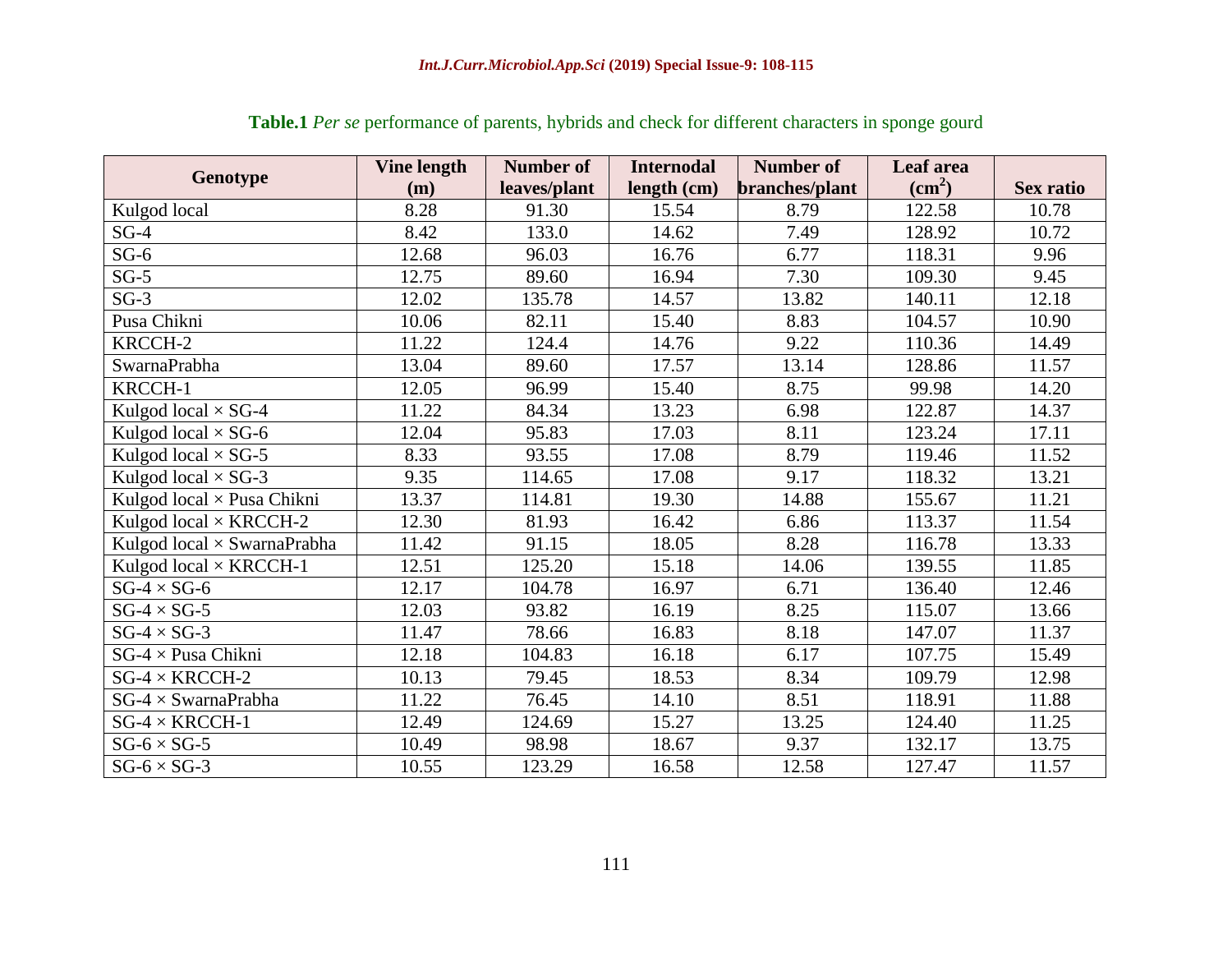**Continued…**

| Genotype                      | <b>Vine length</b> | Number of    | <b>Internodal</b> | Number of      | Leaf area       |            |
|-------------------------------|--------------------|--------------|-------------------|----------------|-----------------|------------|
|                               | (m)                | leaves/plant | length (cm)       | branches/plant | $\text{cm}^2$ ) | Sex ratio  |
| $SG-6 \times P$ usa Chikni    | 12.89              | 132.28       | 15.02             | 8.64           | 135.31          | 13.74      |
| $SG-6 \times KRCCH-2$         | 11.51              | 92.37        | 16.17             | 7.83           | 136.24          | 12.84      |
| $SG-6 \times SwarnaPrabha$    | 11.14              | 84.55        | 15.99             | 7.16           | 140.55          | 13.72      |
| $SG-6 \times KRCCH-1$         | 12.40              | 102.47       | 17.17             | 5.65           | 135.11          | 11.23      |
| $SG-5 \times SG-3$            | 13.40              | 84.7         | 20.08             | 14.00          | 145.78          | 11.02      |
| $SG-5 \times P$ usa Chikni    | 11.16              | 79.92        | 15.39             | 9.96           | 126.06          | 12.35      |
| $SG-5 \times KRCCH-2$         | 10.00              | 81.25        | 11.74             | 7.93           | 125.37          | 15.53      |
| $SG-5 \times SwarnaPrabha$    | 12.03              | 89.30        | 16.57             | 9.13           | 133.78          | 17.95      |
| $SG-5 \times KRCCH-1$         | 12.90              | 70.41        | 19.21             | 7.76           | 107.57          | 14.00      |
| $SG-3 \times P$ usa Chikni    | 11.81              | 87.84        | 13.88             | 7.58           | 119.60          | 14.95      |
| $SG-3 \times KRCCH-2$         | 10.75              | 77.34        | 15.44             | 6.69           | 122.40          | 13.24      |
| $SG-3 \times SwarnaPrabha$    | 9.03               | 96.48        | 17.45             | 6.91           | 112.07          | 12.45      |
| $SG-3 \times KRCCH-1$         | 8.48               | 78.23        | 16.38             | 10.64          | 133.70          | 16.50      |
| Pusa Chikni × KRCCH-2         | 11.69              | 117.42       | 15.37             | 12.96          | 129.86          | 11.40      |
| Pusa Chikni × SwarnaPrabha    | 11.98              | 93.71        | 17.61             | 10.49          | 131.13          | 12.13      |
| Pusa Chikni × KRCCH-1         | 11.47              | 84.78        | 16.40             | 8.95           | 126.26          | 12.25      |
| $KRCCH-2 \times SwarnaPrabha$ | 9.95               | 85.78        | 15.88             | 7.43           | 107.78          | 15.11      |
| $KRCCH-2 \times KRCCH-1$      | 12.34              | 84.56        | 16.31             | 9.23           | 107.94          | 11.77      |
| SwarnaPrabha × KRCCH-1        | 12.25              | 80.06        | 15.18             | 7.04           | 108.52          | 13.43      |
| Anisha (check)                | 10.63              | 82.89        | 16.17             | 10.50          | 123.06          | 15.73      |
| <b>Mean</b>                   | 11.34              | 95.90        | 16.25             | 9.11           | 123.90          | 12.92      |
| S.Em±                         | 0.66               | 5.09         | 1.34              | 0.58           | 7.25            | 0.90       |
| C.D. @ 5%                     | 1.84               | 14.29        | 3.77              | 1.64           | 20.37           | 2.52       |
| C.D. @ 1%                     | 2.44               | 18.94        | 4.99              | 2.17           | 26.98           | 3.34       |
| Range                         | 8.28-13.40         | 70.41-135.78 | 11.74-20.31       | 5.65-14.88     | 99.98-155.67    | 9.45-17.95 |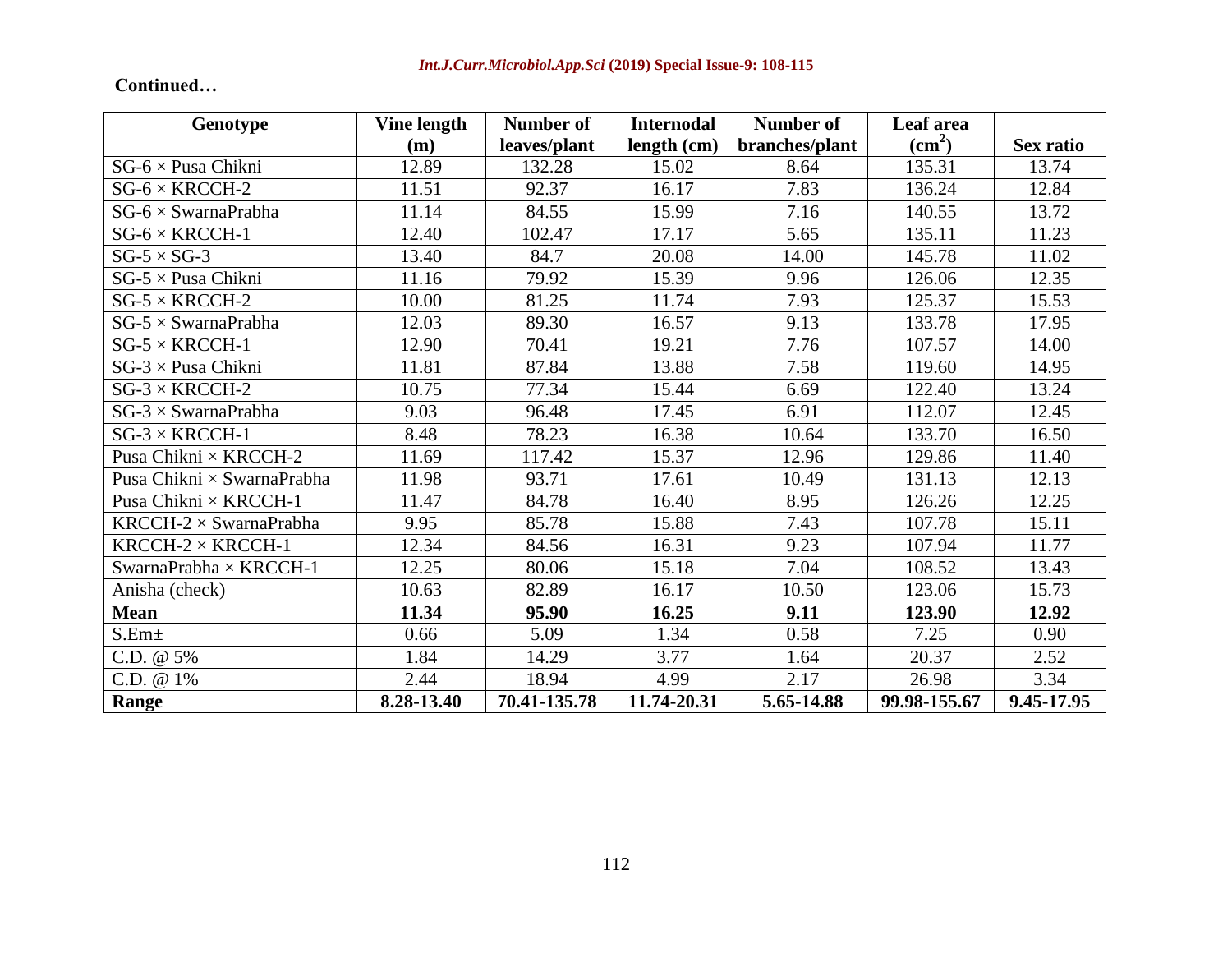|                               |                     |                   | <b>Average fruit</b> |               |                  |                             |
|-------------------------------|---------------------|-------------------|----------------------|---------------|------------------|-----------------------------|
| <b>Genotype</b>               | <b>Fruit length</b> |                   | weight in            | Fruit         | <b>Number</b> of | <b>Fruit yield</b>          |
|                               | $(cm)$              | Fruit set $(\% )$ | grams                | diameter (cm) |                  | fruits/plant per plant (kg) |
| Kulgod local                  | 24.20               | 78.83             | 139.32               | 3.63          | 16.60            | 1.47                        |
| $SG-4$                        | 22.73               | 74.33             | 156.40               | 3.93          | 17.80            | 1.25                        |
| $SG-6$                        | 26.17               | 71.39             | 148.56               | 3.48          | 19.07            | 1.46                        |
| $SG-5$                        | 27.53               | 86.46             | 131.66               | 3.64          | 19.70            | 1.29                        |
| $SG-3$                        | 28.33               | 87.47             | 206.27               | 3.95          | 24.33            | 2.67                        |
| Pusa Chikni                   | 15.97               | 75.61             | 139.38               | 3.90          | 16.70            | 1.68                        |
| KRCCH-2                       | 25.23               | 78.66             | 109.59               | 3.92          | 13.47            | 1.64                        |
| SwarnaPrabha                  | 24.50               | 83.22             | 166.82               | 3.64          | 19.34            | 2.58                        |
| KRCCH-1                       | 27.07               | 72.64             | 116.26               | 3.30          | 12.27            | 1.72                        |
| Kulgod local $\times$ SG-4    | 26.53               | 75.80             | 194.54               | 3.90          | 11.87            | 1.51                        |
| Kulgod local $\times$ SG-6    | 27.33               | 83.16             | 183.48               | 3.44          | 14.10            | 1.38                        |
| Kulgod local $\times$ SG-5    | 18.37               | 80.21             | 201.44               | 3.87          | 15.53            | 1.39                        |
| Kulgod local $\times$ SG-3    | 25.90               | 70.29             | 197.33               | 3.62          | 13.27            | 1.57                        |
| Kulgod local × Pusa Chikni    | 29.20               | 87.28             | 173.81               | 3.67          | 22.91            | 2.99                        |
| Kulgod local $\times$ KRCCH-2 | 22.50               | 85.13             | 149.68               | 3.98          | 20.40            | 1.48                        |
| Kulgod local × SwarnaPrabha   | 28.33               | 86.77             | 158.86               | 3.84          | 15.73            | 1.38                        |
| Kulgod local $\times$ KRCCH-1 | 29.33               | 85.38             | 177.49               | 3.32          | 18.80            | 2.54                        |
| $SG-4 \times SG-6$            | 26.57               | 87.46             | 155.02               | 3.49          | 17.53            | 1.50                        |
| $SG-4 \times SG-5$            | 26.43               | 85.75             | 209.34               | 3.95          | 16.70            | 1.48                        |
| $SG-4 \times SG-3$            | 28.43               | 85.52             | 197.36               | 3.62          | 17.17            | 1.61                        |
| $SG-4 \times P$ usa Chikni    | 26.03               | 85.23             | 191.69               | 3.57          | 14.50            | 1.45                        |
| $SG-4 \times KRCCH-2$         | 29.90               | 87.16             | 109.15               | 4.01          | 16.20            | 1.20                        |
| $SG-4 \times SwarnaPrabha$    | 27.87               | 78.88             | 125.70               | 3.82          | 16.37            | 1.33                        |
| $SG-4 \times KRCCH-1$         | 27.87               | 87.13             | 196.02               | 3.83          | 22.11            | 2.42                        |
| $SG-6 \times SG-5$            | 25.80               | 86.46             | 90.04                | 4.03          | 15.70            | 1.48                        |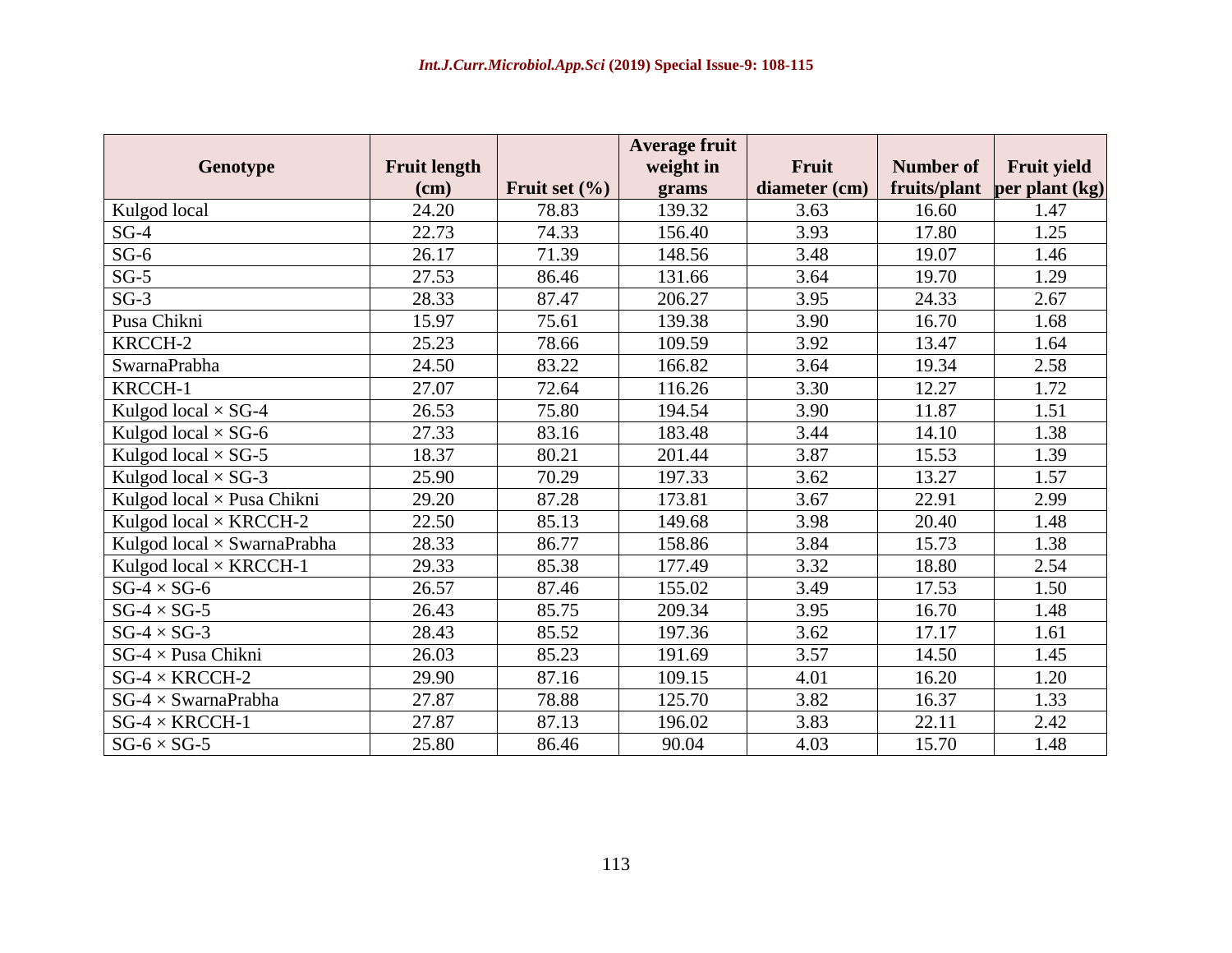**Continued…**

| Genotype                      |                     |                   | <b>Average fruit</b> |               | <b>Number of</b> | <b>Fruit yield</b> |
|-------------------------------|---------------------|-------------------|----------------------|---------------|------------------|--------------------|
|                               | <b>Fruit length</b> |                   | weight in            | Fruit         | fruits/plant     | per plant          |
|                               | (cm)                | Fruit set $(\% )$ | grams                | diameter (cm) |                  | (kg)               |
| $SG-6 \times SG-3$            | 27.20               | 82.55             | 154.25               | 3.54          | 19.35            | 2.11               |
| $SG-6 \times P$ usa Chikni    | 26.27               | 85.90             | 97.39                | 3.89          | 16.60            | 1.69               |
| $SG-6 \times KRCCH-2$         | 24.67               | 85.24             | 176.02               | 3.89          | 16.03            | 1.84               |
| $SG-6 \times SwarnaPrabha$    | 24.47               | 88.66             | 154.77               | 3.06          | 17.37            | 1.24               |
| $SG-6 \times KRCCH-1$         | 25.80               | 83.93             | 202.72               | 3.93          | 17.13            | 1.72               |
| $SG-5 \times SG-3$            | 25.43               | 85.54             | 189.35               | 3.86          | 20.44            | 2.91               |
| $SG-5 \times P$ usa Chikni    | 28.70               | 83.98             | 181.38               | 3.84          | 15.27            | 1.73               |
| $SG-5 \times KRCCH-2$         | 27.57               | 84.17             | 169.52               | 3.69          | 15.03            | 1.63               |
| $SG-5 \times SwarnaPrabha$    | 27.03               | 82.51             | 194.58               | 3.68          | 12.77            | 1.47               |
| $SG-5 \times KRCCH-1$         | 25.63               | 89.17             | 213.82               | 3.74          | 16.10            | 1.46               |
| $SG-3 \times P$ usa Chikni    | 24.37               | 84.96             | 193.96               | 3.98          | 15.47            | 1.44               |
| $SG-3 \times KRCCH-2$         | 21.67               | 70.93             | 178.38               | 3.48          | 14.70            | 1.14               |
| $SG-3 \times SwarnaPrabha$    | 22.33               | 87.41             | 198.61               | 3.92          | 17.37            | 1.67               |
| $SG-3 \times KRCCH-1$         | 21.97               | 85.68             | 185.70               | 4.01          | 13.20            | 1.61               |
| Pusa Chikni × KRCCH-2         | 24.60               | 82.79             | 167.55               | 3.64          | 17.40            | 2.00               |
| Pusa Chikni × SwarnaPrabha    | 28.07               | 88.45             | 173.22               | 3.98          | 15.97            | 1.84               |
| Pusa Chikni × KRCCH-1         | 23.37               | 84.99             | 165.70               | 3.34          | 18.57            | 1.34               |
| $KRCCH-2 \times SwarnaPrabha$ | 23.87               | 83.99             | 110.67               | 3.91          | 14.67            | 1.33               |
| $KRCCH-2 \times KRCCH-1$      | 24.10               | 83.71             | 184.46               | 3.88          | 20.03            | 1.46               |
| SwarnaPrabha × KRCCH-1        | 30.17               | 83.10             | 114.53               | 3.84          | 13.57            | 1.22               |
| Anisha (check)                | 25.03               | 79.68             | 188.60               | 3.88          | 13.80            | 1.49               |
| <b>Mean</b>                   | 25.66               | 82.90             | 165.66               | 3.75          | 16.72            | 1.67               |
| S.Em <sub>±</sub>             | 2.10                | 2.83              | 9.15                 | 0.16          | 1.53             | 0.13               |
| C.D. @ 5%                     | 5.90                | 7.96              | 25.71                | 0.46          | 4.31             | 0.37               |
| C.D. @ 1%                     | 7.81                | 10.55             | 34.06                | 0.61          | 5.71             | 0.49               |
| Range                         | 15.97-30.17         | 70.29-89.17       | 90.04-213.82         | 3.06-4.03     | 11.87-24.33      | 1.14-2.99          |